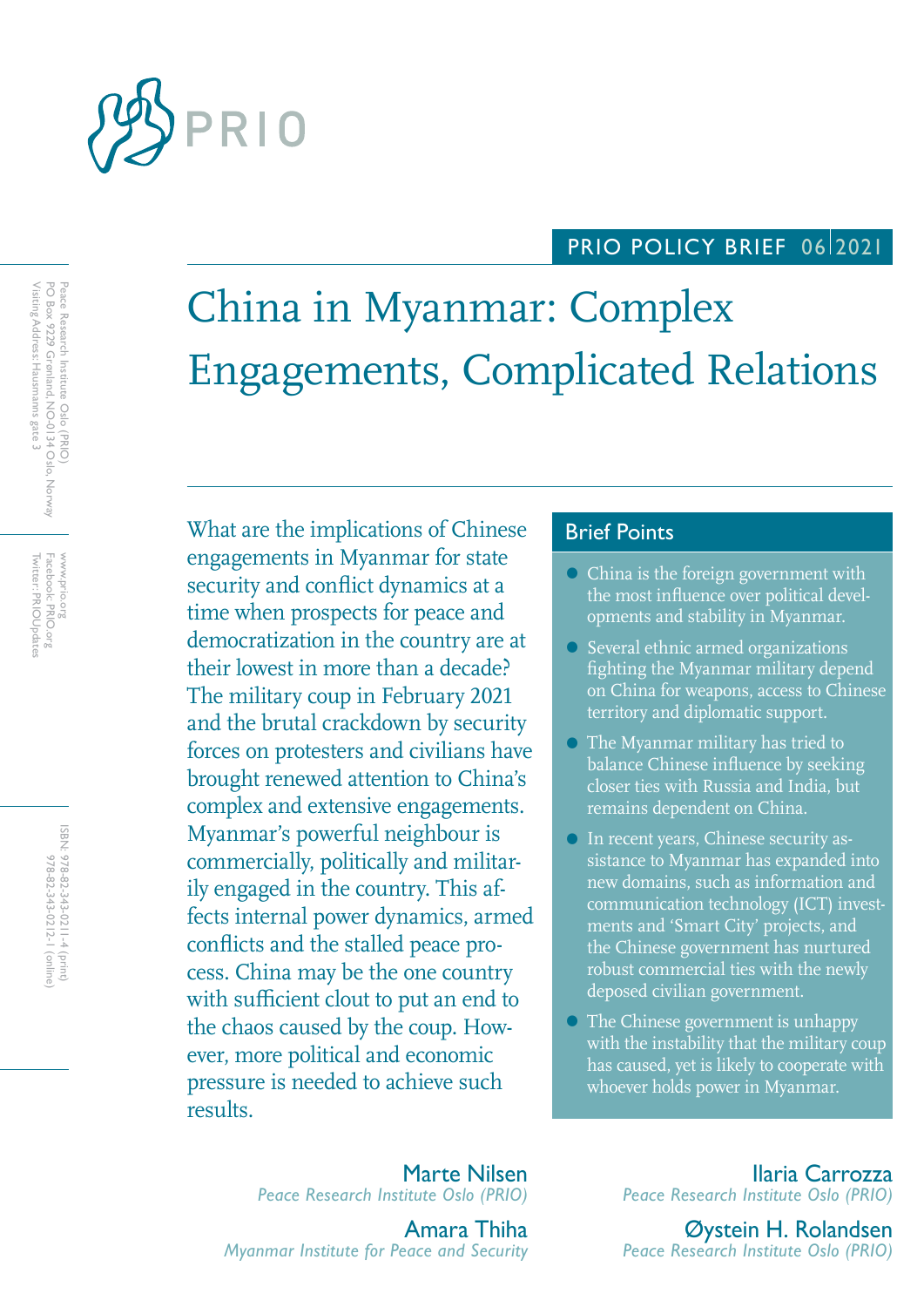#### **China–Myanmar Relations**

Reducing dependency on China was a central motivation for the Myanmar military when, in 2011, it initiated political reforms and opened up for a quasi-democratic system. Over the years, China had supported a range of armed groups inside Myanmar, thus causing distrust of Beijing among the generals. When international sanctions in the 1990s and early 2000s drove Myanmar into isolation, China expanded its business relations, and new economic policies in Myanmar gave Beijing considerable strategic and economic leverage. The military regime therefore wanted to ease China's sway over the country. This strategy has failed, and today Chinese influence permeates Myanmar's economy. The return to direct military rule and widespread, intense conflict is likely to further strengthen China's power, although its business opportunities will suffer.

Myanmar is a cornerstone of China's Belt and Road Initiative (BRI) and of President Xi Jinping's desire to increase China's influence in South and Southeast Asia. BRI projects in Myanmar focus primarily on infrastructure to improve market access and secure trade routes. With China's heavy investments, however, a range of security concerns follow that pull China deeper into Myanmar politics.

Chinese leaders consider Myanmar a part of their regional 'backyard', and their purported, long-established non-interference policy in other countries' domestic affairs has been set aside repeatedly throughout Myanmar's recent history. In the 1950s, China's civil war continued on Burmese territory. During the Chinese cultural revolution in the 1960s, China provided volunteers, weapons and funding to the Communist Party of Burma (CPB). The CPB thus became a substantial internal threat to the Myanmar state. The CPB took control of substantial areas along the Chinese border, and when the CPB disintegrated after a mutiny in 1989, China maintained close relations with several ethnic armed organizations (EAOs) that formed from the dissolved party.

After the military regime's crackdown on the democracy movement in 1988 and disregard of the election results in 1990, Myanmar became increasingly isolated following sanctions from non-Asian countries. China took advantage of Myanmar's political isolation and Chinese

companies moved in following the regime's opening of the economic sector for foreign investments. It became Myanmar's main trading partner and provider of arms and military equipment.

China invested massively in the building of two pipelines through Myanmar with the capacity to transport 22 million tons of crude oil and 12 billion cubic meters of gas annually all the way from the coastal town of Kyaukpyu in Myanmar's Rakhine State at the shores of the Bay of Bengal, to China's Yunnan province and beyond. As part of this mega-project, a deep-sea port in Kyaukpyu is also being built. The port will not only be commercially important but will also have geopolitical and strategic value.

China–Myanmar relations shifted under the administration of the former military general Thein Sein (2011–2016), which sought to attract other foreign investors. Chinese companies were bypassed in the lucrative bid for telecom licences in 2013–2014 and did not get a share of the important internet and telecom boom that, in record time, transformed Myanmar society. Moreover, Thein Sein suspended the Myitsone hydropower dam – a prestigious, large-scale Chinese infrastructural project in Kachin State that had generated fierce opposition from local people. China won back its momentum after the National League for Democracy (NLD) took control of the civilian part of the government in 2016, when China made the China–Myanmar Economic Corridor project (CMEC) a top priority.

#### **The NLD Government**

Along with most political stakeholders in Myanmar, the NLD was wary of the prospects of increased Chinese dominance and mindful of the potential debt traps that may follow in the wake of large investments. The NLD therefore tried to balance Beijing's increased influence through attracting economic investments from other regional partners, such as Japan and South Korea. This strategy of diversification was crucial for the country's economic survival, especially following the military's ethnic cleansing campaign against Rohingya Muslims, which led to a dramatic downturn in non-Asian international investments. Nonetheless, China remained the main investor in the Myanmar economy and the prospect of CMEC became a much-needed potential lifeline for a pressed government with

limited revenues and a massive military operating outside of civilian financial control.

The private sector in particular welcomed Chinese investments and lobbied the government for additional large-scale Chinese projects. Many of these companies are owned by military cronies. Several of Myanmar's regional governments also embraced Chinese investments. These investments largely went into industrial agricultural projects in Kachin and Northern Shan State, close to China, while those in the urban areas of Yangon and Mandalay were of a more complex nature. Mandalay, the economic capital of upper Myanmar, has been the pioneer of the ASEAN Smart Cities Network in Myanmar. The Smart City programme has created multiple investment opportunities for Chinese ICT companies, like surveillance and face recognition technology and CCTV cameras from Huawei. However, since the security forces started to brutally crack down on opposition to the coup, this type of collaboration has become increasingly controversial.

While Chinese leaders were initially suspicious of Aung San Suu Kyi, perceiving her to be under Western political influence, they soon developed close relations with the Lady and her administration. China's top priority during the NLD administration was the construction of a highway and a railway to connect Ruili and Kunming in Yunnan to a string of Myanmar towns and cities (Muse, Lashio, Mandalay, Kyaukpyu). The road and the railway will follow the same route as the oil and gas pipelines and connect to the deep sea-port in Kyaukpyu, and are considered the most significant next step of the CMEC. A memorandum of understanding between the China Railway Eryuen Engineering Group and Myanmar Railways was signed in 2018. The Chinese foreign minister Wang Yi visited Myanmar just weeks before the coup in an attempt to advance the implementation of the Muse-Kyaukpyu railway project. Currently, China must be deeply concerned that the coup has put these projects and investments at risk.

#### **The Military**

The Myanmar military considers China as both an external threat and a destabilizing factor in relation to the country's internal armed conflicts. There is deep mistrust of China within the military, from the top brass to junior cadets. Junta leader Min Aung Hlaing is known for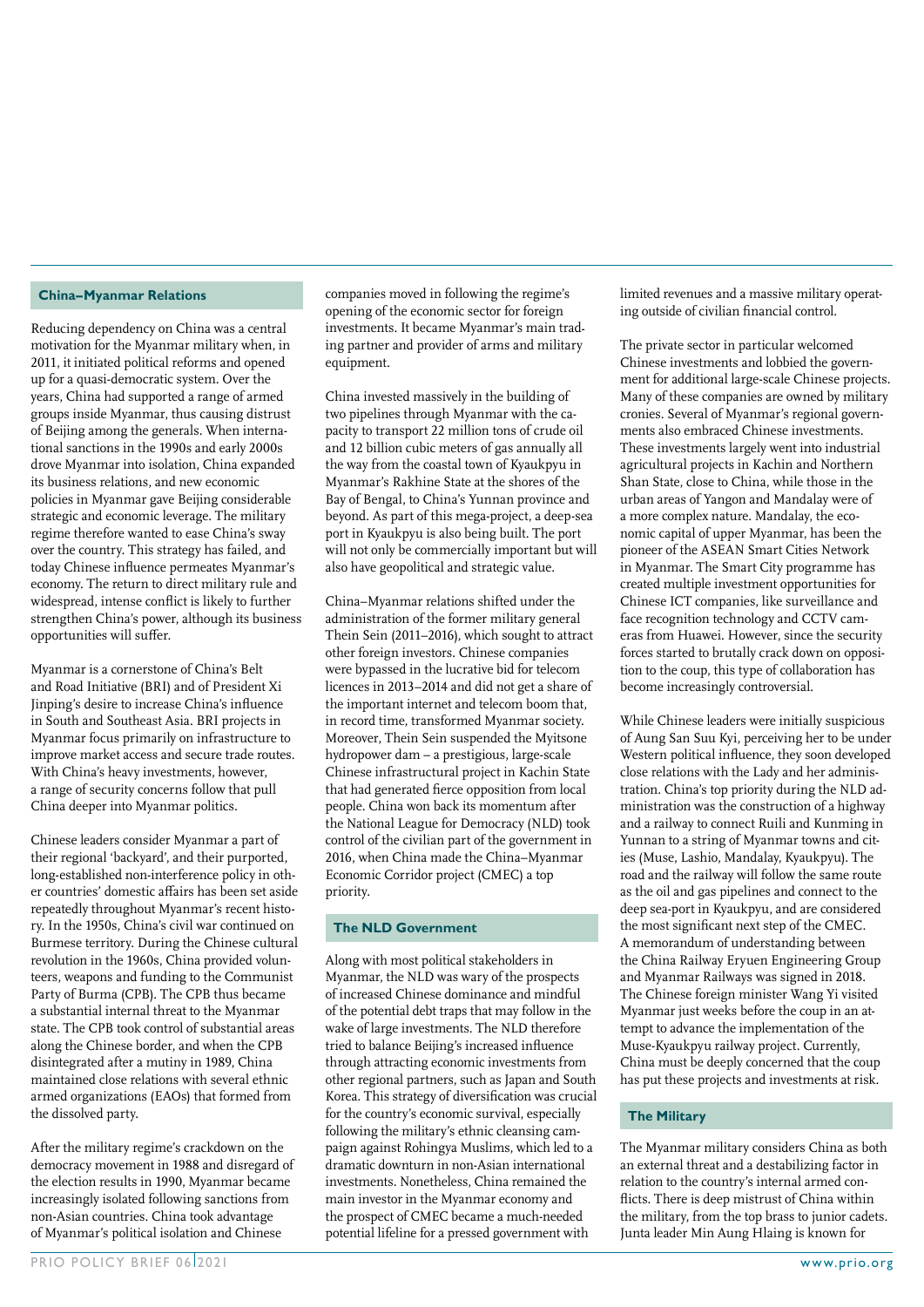his antipathy towards China since his earlier postings as commander in Eastern Shan State, where he led combats against an EAO supported by China. Nonetheless, the military has become heavily dependent on China for weapons and supplies, and this dependency has been a grave concern for the generals.

In an attempt to break this dependency, the Myanmar military has over the past two decades searched for new partners and weapon systems. During the Thein Sein administration, the military tried to build better relationships with Western countries, but the ethnic cleansing of the Rohingya in 2017 put an end to all military cooperation with the West. Since 2017, the generals have instead looked to Russia, and to some extent India, and arms trade with Russia has increased significantly. Arms imports from China continue, however, to be of great importance.

Since the coup, Russia is the only country that has offered arms deals and engaged with the military junta at a high diplomatic level. While China, along with India, Pakistan, Bangladesh, Thailand, Vietnam and Laos, all sent their embassies' defence attachés to attend the junta's Armed Forces Day celebration on 27 March, Russia was represented by its Deputy Defence Minister who went on an official visit to Myanmar and held meetings with junta leader Min Aung Hlaing. In June, Min Aung Hlaing travelled on an official visit to Moscow on invitation from the Russian Defence Minister Sergei Shoigu, who himself had visited the commander-in-chief only two weeks prior to the coup, discussing military and military-technical cooperation between Russia and Myanmar. These visits all illustrate the Russian interest in a long-term arms trade with Myanmar.

While Russia has no other strategic interests in Myanmar than arms trade, China is highly concerned about the increased military tension along its oil and gas pipeline. The pipelines are difficult to protect as large parts of them are unsecured and above ground, and the threat of increased fighting between the Myanmar military and EAOs is of great concern to China. Deadly attacks carried out by unknown militias on security guards protecting the twin pipelines in Mandalay have already occurred. The Myanmar military might think that close ties with Russia may protect them in the United Nations Security Council if China should decide



Figure 1: Myanmar's arms imports and suppliers, 2009–2019. Estimate source: SIPRI

to join other members in putting pressure on Myanmar. However, there are indications that Russia coordinates its Myanmar policy with China and it has not deviated from Beijing's policy when it comes to recognising the junta.

For several months, Chinese government officials would only refer to Min Aung Hlaing by his military title. However, in a 5 June statement, the Chinese Embassy in Myanmar eventually referred to the senior general as the leader of Myanmar. While this shift represents an inevitable recognition of the military as being in charge of Myanmar, the statement should not be seen as a full endorsement of the junta. China is likely to cooperate with whoever holds power in Myanmar, regardless of their legitimacy. However, with the instability caused by the coup it seems more important to China to strengthen its ties with strategic ethnic armed organizations along the Chinese border, rather than with the junta in Naypyidaw.

#### **Ethnic Armed Organizations**

The link between EAOs in northern Myanmar and China has a long history. As mentioned above, China supported a number of EAOs emerging from the collapse of the CPB in 1989, most notably the powerful United Wa State Army (UWSA).

The UWSA is the EAO in Myanmar with the most troops (20,000–25,000) and the most advanced and modern weaponry. The UWSA is known to have close ties with China, and to also supply other EAOs with Chinese weapons. Both the UWSA and the smaller former CPB group, the National Democratic Alliance Army

(Mongla), have had longstanding bilateral ceasefire agreements with the Myanmar state. However, the UWSA also has some leverage over the Myanmar National Democratic Alliance Army (Kokang), another former CPB group whose ceasefire agreement with the Myanmar military broke down in 2009. The Kokang group has since had multiple violent clashes with the Myanmar military.

The Kokang group is part of the Northern Alliance, a group of EAOs that over the last ten years have remained outside of Myanmar's ceasefire system. Hence, they were not accepted as official participants in the official peace process during Aung San Suu Kyi's time in power (2016–2021). The other members of the Northern Alliance are the Kachin Independence Army (KIA), the Ta'ang National Liberation Army and the Arakan Army. The EAOs of the Northern Alliance rely significantly on China and the UWSA for weapons but are apprehensive when it comes to Chinese influence. Within the leadership of the KIA, which has engaged in heavy fighting with the military since the coup, there is disagreement about how to relate to Chinese influence.

However, since both the NLD administration and the Myanmar military excluded nonceasefire groups from the formal peace process, the push from China for Myanmar to engage in talks with the Northern Alliance groups has been significant and the scepticism towards China's involvement in the peace process is more widespread among EAOs along the Thai– Myanmar border than in the north. Similarly, China suspects the EAOs bordering Thailand to be under US influence.

### **Myanmar's Arms Imports and Suppliers, 2009–2019**